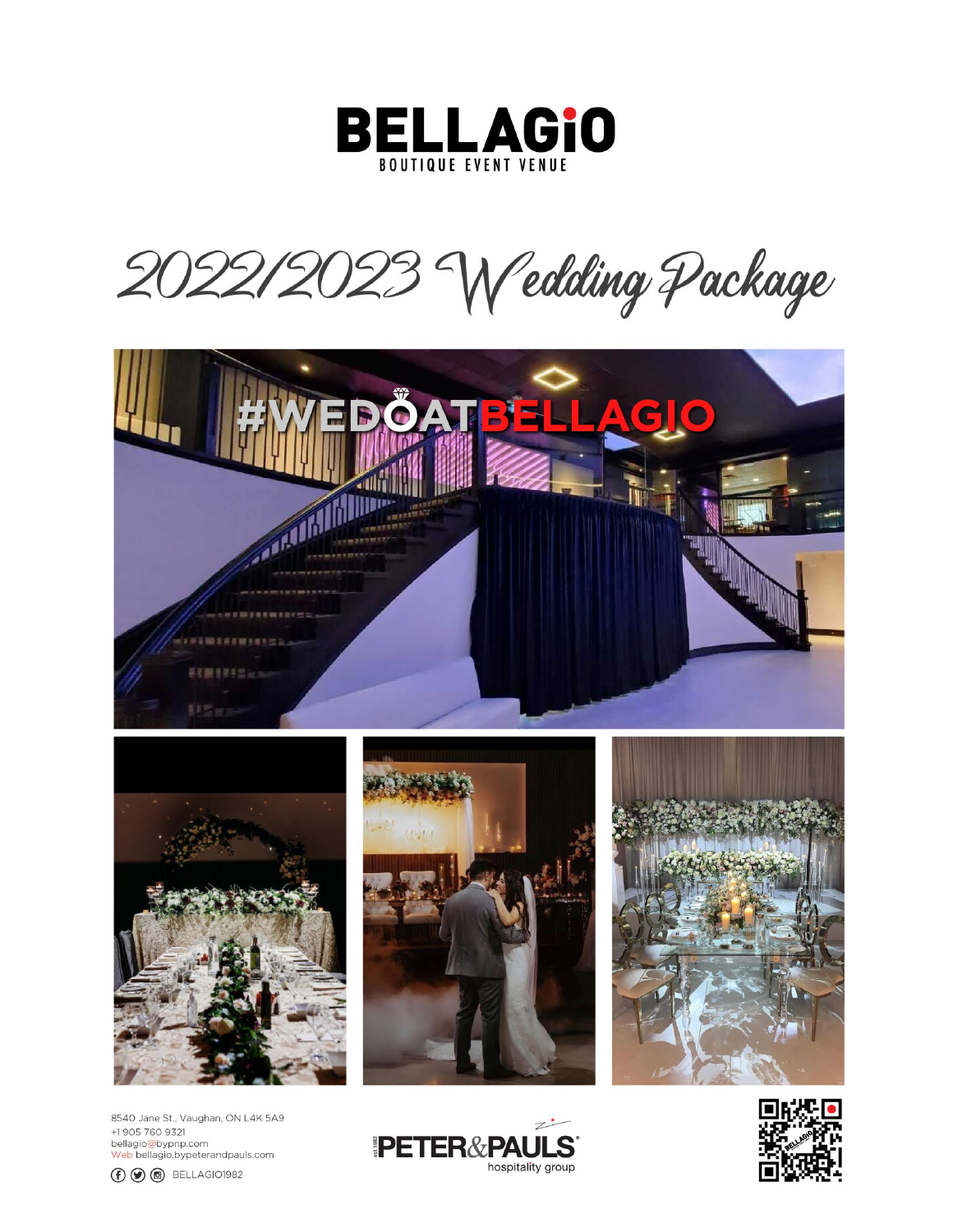## **WHY BOOK AT BELLAGIO?**

The Boutique Event Venue that changed the idea of elegance and luxury in 1999 is doing it all over again with an entirely new, captivating and modern design. Newly renovated in 2020, Bellagio Boutique Event Venue is redefining the ultimate wedding destination for today's couples that are looking for a cutting-edge, exciting and fresh event venue. Bellagio maintains three distinct event spaces, each offering its own unique design. With completely separate event spaces, Bellagio provides its couples with the privacy that their special day deserves.

The Management and Staff are focused on one event making your experience 5 stars, every time.

Come and experience the difference.

## **PACKAGE INCLUSIONS**

Exclusive Private Room Private VIP Suite Private Lobby Private Restrooms Open Concept No Partition Walls Soundproof No Pillars Oversized 72" Tables Choice of Floor Length Cutting Edge Linen Dedicated Function Manager All Service Staff Complimentary Parking Feature Walls Modern & Contemporary Admin Fee Inclusive Built-In State-of-the-Art Sound and Lighting System (Partnership with S4 Entertainment Powered By ACS)

\*Taxes are calculated based on the current tax structure at time of event execution \*All pricing applicable to this package only \*Pricing valid until December 29th, 2023





Made with Love 2022/2023 Wedding Package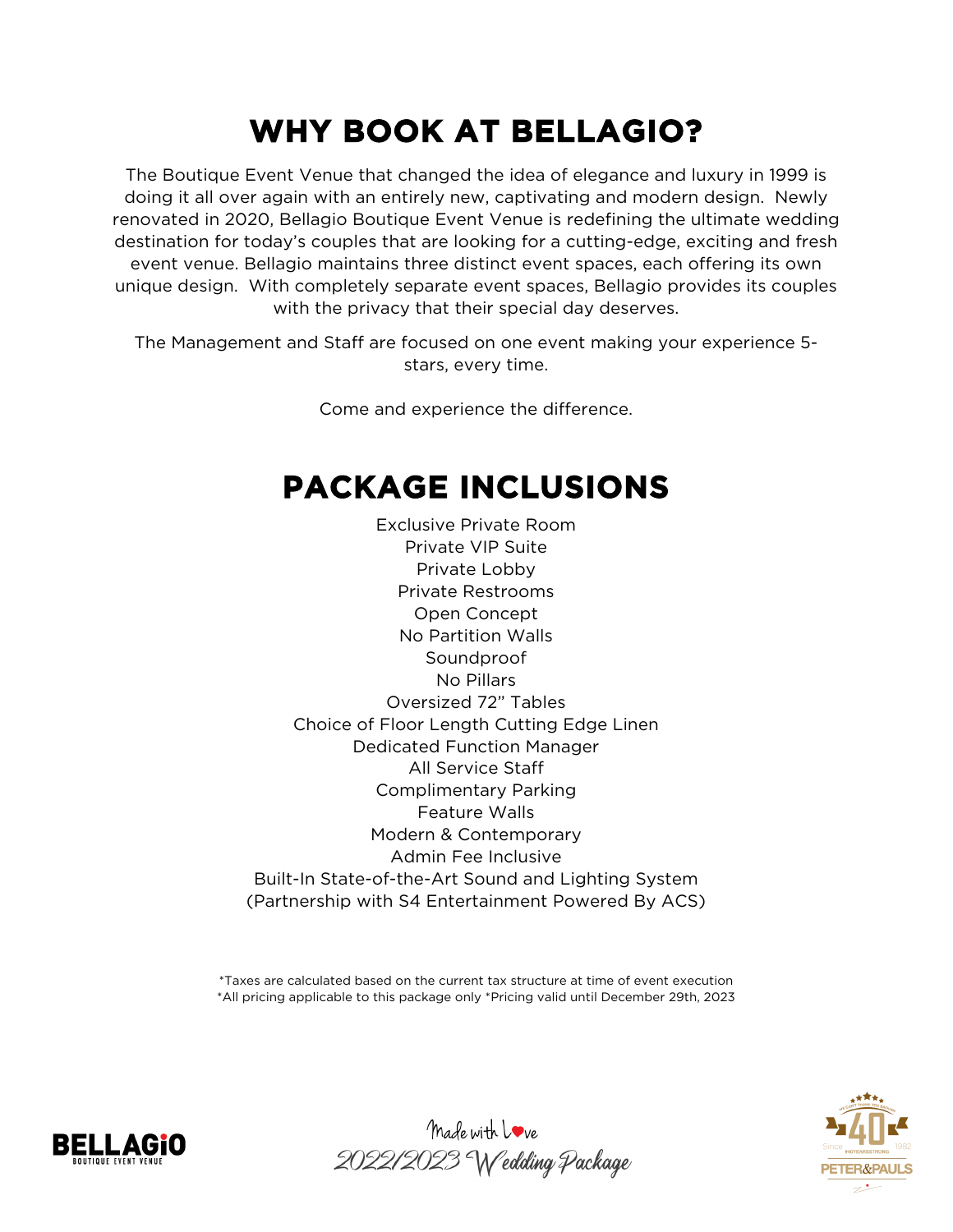## **2022 WEDDING PACKAGES**

#### **WINTER WEDDING**

#### **SATURDAY JANUARY to MARCH \$95 Per Person**

Sala Bellagio 150 Adult Minimum

Sala Como 75 Adult Minimum

Sala Tremezzo 35 Adult Minimum

#### **FRIDAY/SUNDAY JANUARY to MARCH \$90 Per Person**

Sala Bellagio 150 Adult Minimum

Sala Como 75 Adult Minimum

Sala Tremezzo 35 Adult Minimum

\*\*\* Long Weekend Sundays subject to change in price. Please contact Bellagio for further details.

#### **MID-SEASON WEDDING PRICING**

## **SATURDAY APRIL & NOVEMBER \$100 Per Person**

Sala Bellagio 175 Adult Minimum

Sala Como 75 Adult Minimum

Sala Tremezzo 35 Adult Minimum

#### **FRIDAY/SUNDAY APRIL & NOVEMBER \$100 Per Person**

Sala Bellagio 170 Adult Minimum

Sala Como 75 Adult Minimum

Sala Tremezzo 35 Adult Minimum

\*\*\* Long Weekend Sundays subject to change in price. Please contact Bellagio for further details.

#### **PRIME SEASON WEDDING PRICING**

## **SATURDAY MAY to OCTOBER \$135 Per Person**

Sala Bellagio 200 Adult Minimum

Sala Como 75 Adult Minimum

Sala Tremezzo 35 Adult Minimum

#### **FRIDAY/SUNDAY MAY to OCTOBER \$105 Per Person**

Sala Bellagio 170 Adult Minimum

Sala Como 75 Adult Minimum

Sala Tremezzo 35 Adult Minimum

\*\*\* Long Weekend Sundays subject to change in price. Please contact Bellagio for further details.

Per person pricing applicable to 13% tax \* Additional fees apply to host an on-site ceremony. Security Fee - \$300 + tax \* SOCAN Fee - \$132.39 + tax Mandatory sound, lighting and audio visual \* Additional fees may apply due to government regulations Package pricing and offerings subject to change without notice \* Statutory & Civic Holiday Rates Additional

#### **Sala Bellagio Capacity: 350 Guests with a Dance Floor Sala Como Capacity: 150 Guests with a Dance Floor Sala Tremezzo Capacity: 60 with a Dance Floor**





Made with Love 2022/2023 Wedding Package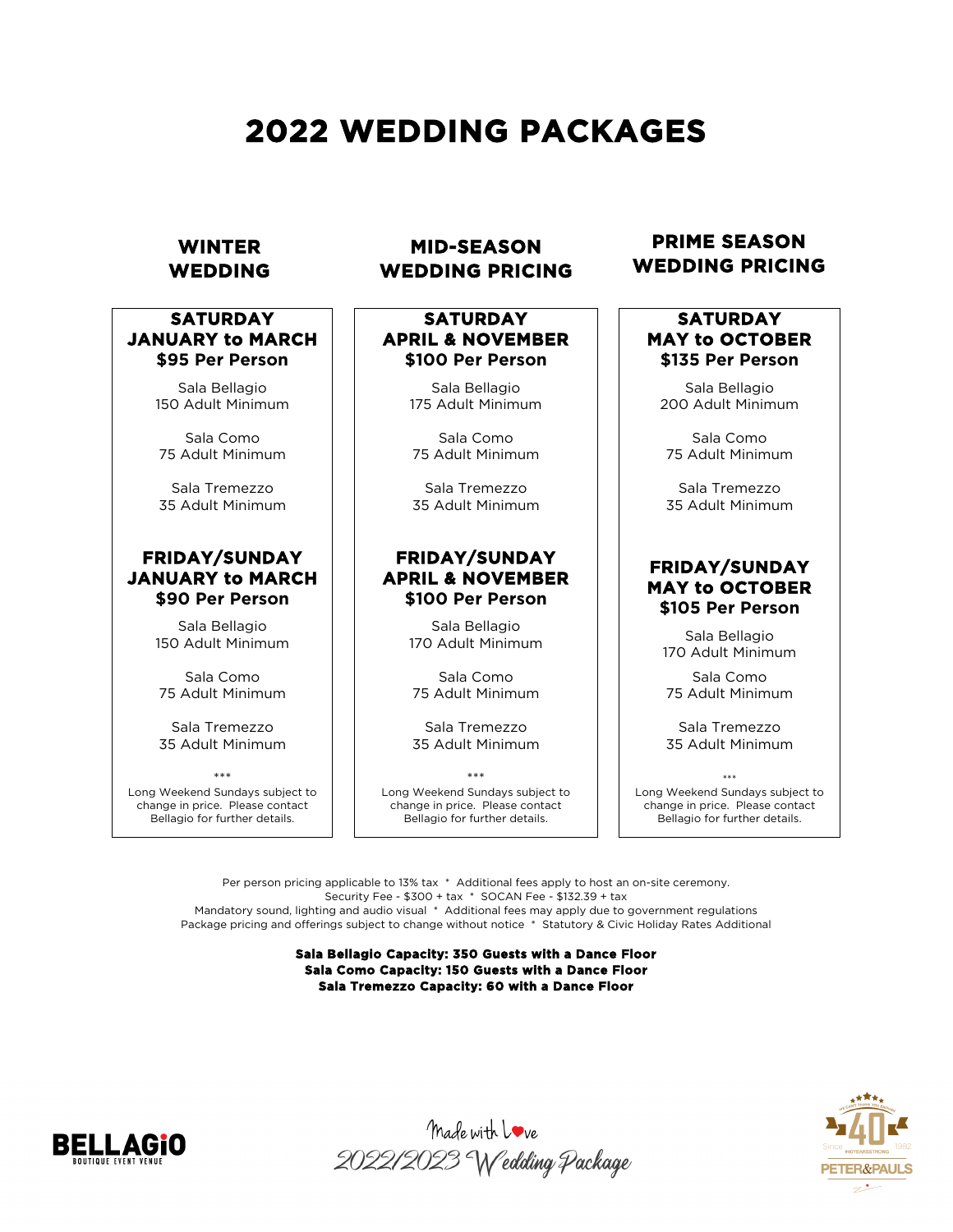## **2023 WEDDING PACKAGES**

#### **WINTER WEDDING**

#### **SATURDAY JANUARY to MARCH \$105 Per Person**

Sala Bellagio 170 Adult Minimum

Sala Como 75 Adult Minimum

Sala Tremezzo 35 Adult Minimum

#### **FRIDAY/SUNDAY JANUARY to MARCH \$95 Per Person**

Sala Bellagio 150 Adult Minimum

Sala Como 75 Adult Minimum

Sala Tremezzo 35 Adult Minimum

\*\*\* Long Weekend Sundays subject to change in price. Please contact Bellagio for further details.

#### **MID-SEASON WEDDING PRICING**

#### **SATURDAY APRIL & NOVEMBER \$115 Per Person**

Sala Bellagio 185 Adult Minimum

Sala Como 75 Adult Minimum

Sala Tremezzo 35 Adult Minimum

#### **FRIDAY/SUNDAY APRIL & NOVEMBER \$100 Per Person**

Sala Bellagio 175 Adult Minimum

Sala Como 75 Adult Minimum

Sala Tremezzo 35 Adult Minimum

\*\*\* Long Weekend Sundays subject to change in price. Please contact Bellagio for further details.

#### **PRIME SEASON WEDDING PRICING**

### **SATURDAY MAY to OCTOBER \$145 Per Person**

Sala Bellagio 225 Adult Minimum

Sala Como 80 Adult Minimum

Sala Tremezzo 35 Adult Minimum

#### **FRIDAY/SUNDAY MAY to OCTOBER \$105 Per Person**

Sala Bellagio 175 Adult Minimum

Sala Como 75 Adult Minimum

Sala Tremezzo 35 Adult Minimum

\*\*\* Long Weekend Sundays subject to change in price. Please contact Bellagio for further details.

Per person pricing applicable to 13% tax \* Additional fees apply to host an on-site ceremony. Security Fee - \$300 + tax \* SOCAN Fee - \$132.39 + tax Mandatory sound, lighting and audio visual \* Additional fees may apply due to government regulations Package pricing and offerings subject to change without notice \* Statutory & Civic Holiday Rates Additional

> **Sala Bellagio Capacity: 350 Guests with a Dance Floor Sala Como Capacity: 150 Guests with a Dance Floor Sala Tremezzo Capacity: 60 with a Dance Floor**





Made with Love 2022/2023 Wedding Package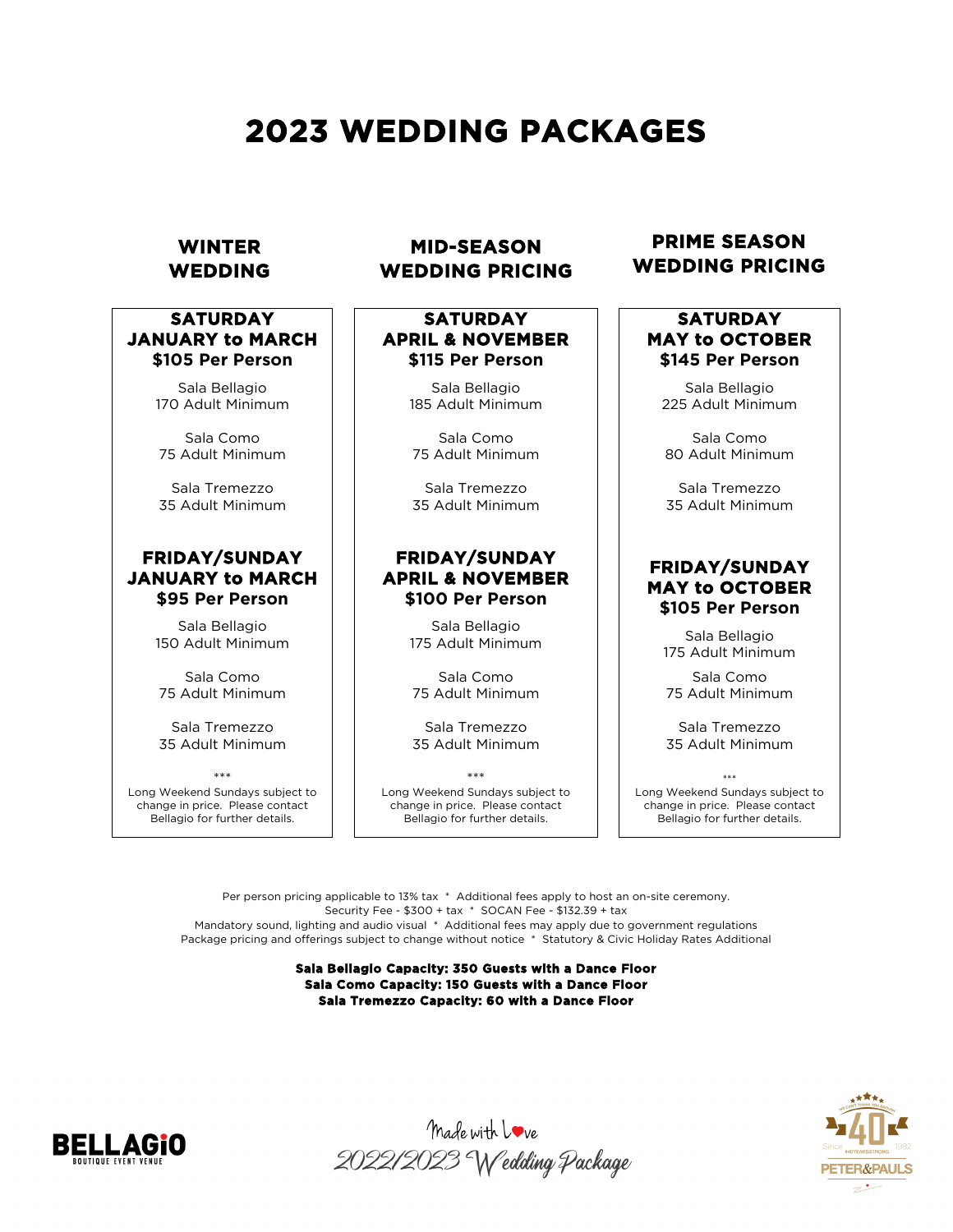## **PACKAGE INCLUSIONS**

#### **OPEN "DELUXE BAR"**

\*\*\*Inclusive of Up to 7 Hours of Service Domestic Beer Sparkling Toast Red & White Wine Assorted Pop & Juice Assorted Liquor & Liqueurs Coffee/Tea/Espresso Service Sparkling & Flat Bottled Water

### **COCKTAIL RECEPTION**

A Selection of Gourmet Hot & Cold Hors D'Oeuvres (Choice of 5 Selections)

### **DINNER SERVICE**

Specialty Breads & Fresh Baked Focaccia, Basket per table "My Mother's Olive Oil" Imported from Greece

## **APPETIZER OPTIONS**

(choice of one)

Roasted Butternut Squash Soup

Cauliflower, Leek and Fennel Soup

Penne alla Vodka with Fried Pancetta and Chopped Basil Leaves

Fusilli Pasta in a Creamy Pesto Sauce with Fire Roasted Cherry Tomatoes

Fiore Di Latte & Sliced Tomatoes Drizzled with an Olive Oil Infused Pesto, Served with Sliced Prosciutto, Grilled Zucchini Wedge and Shaved Parmigiano

Baby Arugula & Fennel Salad with Marinated Beets & Goat Cheese in Citrus Vinaigrette

Crispy Vegetarian Spring Roll served w/Fresh Mango, Endives & Butter Lettuce Wedge topped with Mango Chutney





Made with Love 2022/2023 Wedding Package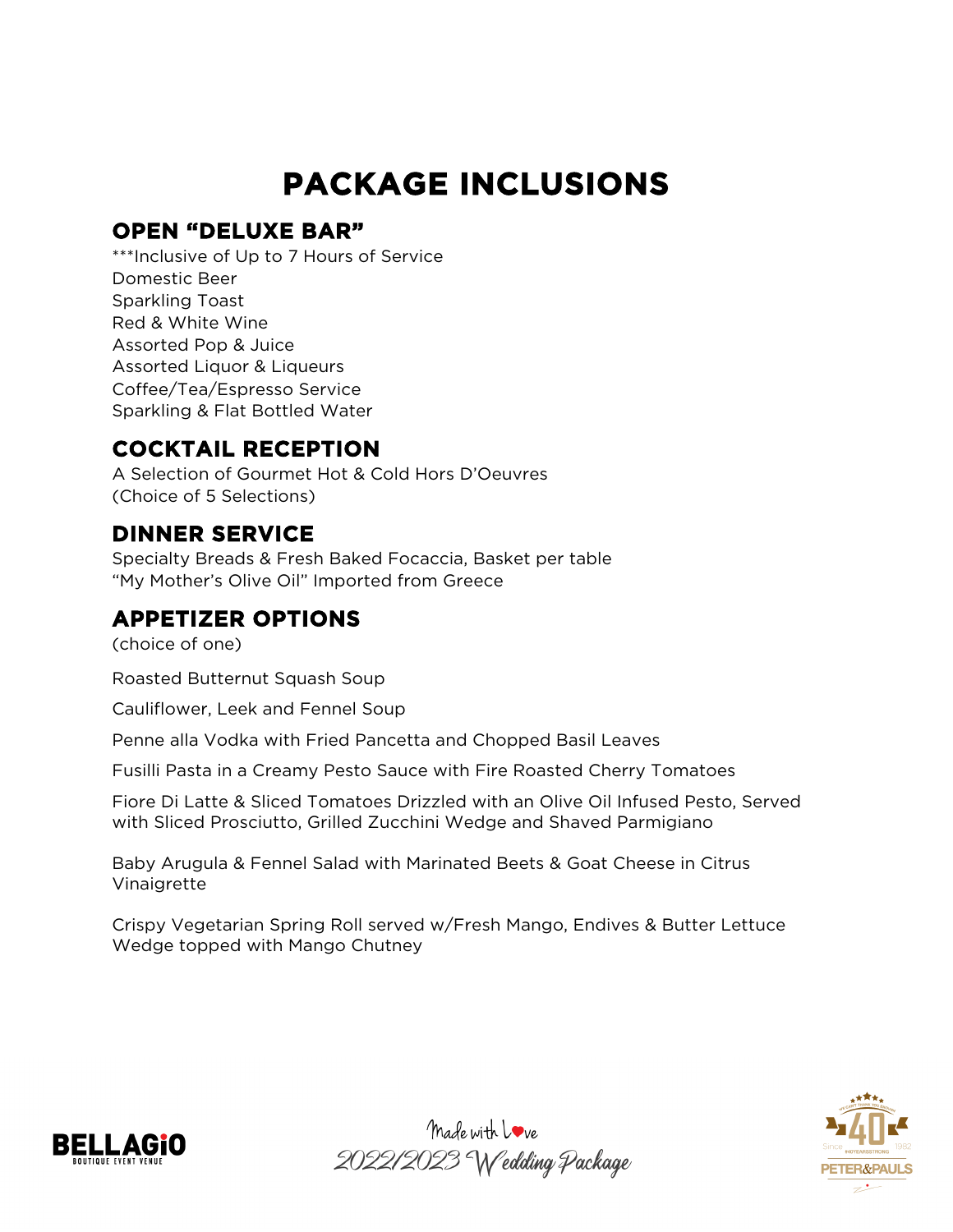## **MAIN ENTRÉE OPTIONS**

(choice of one)

8oz AAA New York Striploin served with a Chimichurri Sauce

5oz Beef Tenderloin topped with roasted Shallots and Fried Pancetta & 5oz Supreme Breast of Chicken in a sundried tomato and Amaretto Jus

5oz Atlantic Salmon Filet with Mango Salsa & 5oz Lemon and Herb Cornish Hen

6oz Filet Mignon with a Roasted Garlic Demi Glaze

10oz French Cut Veal Chop with a Cognac Mushroom Sauce

6oz Red Wine Braised Boneless Beef Short Rib

Rack of Lamb: 3 Double Cuts of Lamb Coated with Fresh Rosemary, Garlic and Herbs

## **MAIN COURSE ACCOMPANIMENTS**

(choice of one) Mini Red Roasted Potatoes Yukon Gold Mashed Potatoes Twice Baked Potato Basket of Golden French Fries (choice of one) Sautéed Brussel Sprouts with Balsamic Glaze and Pancetta Red Pepper & Green Beans Snipped Carrot & Asparagus Seasonal Mixed Vegetables **DESSERT**

(choice of one) Warm Apple Blossom with Fresh Berries and Caramel Sauce Warm Sticky Toffee Pudding with Crème Anglais New York Style Cheesecake with Fruit Topping Vanilla Crème Brule Molten Lava Cake with Fresh Berries sprinkled with icing sugar Coconut Tart with Orange and Pineapple Toffee Sauce





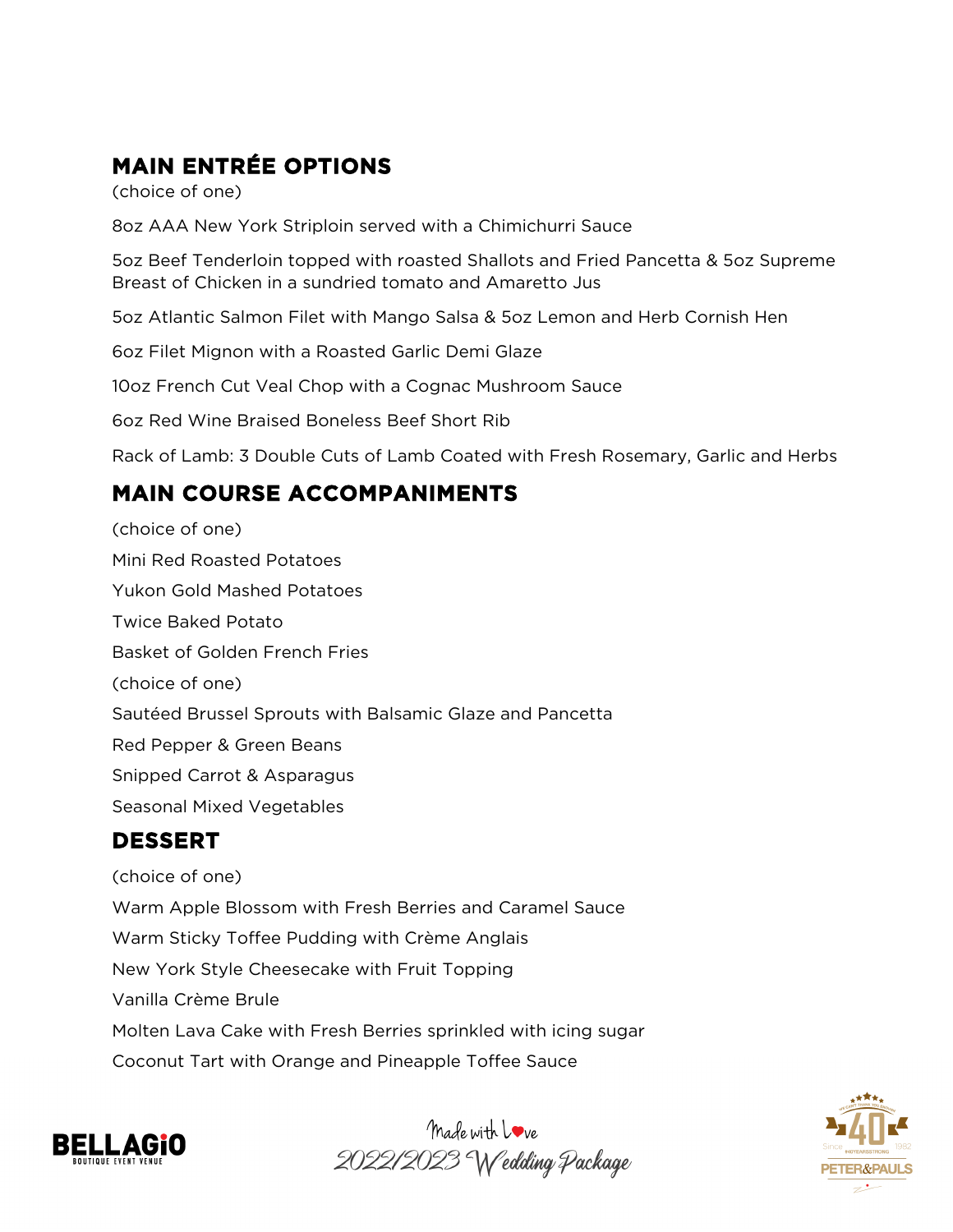## **LATE-NIGHT SERVICE**

Client to provide Cake, Bellagio to Cut and Serve to Guests from a Station

## **MENU & BAR UPGRADES**

#### **"TOP SHELF" BAR**

Assorted Premium Liquor & Liqueurs, Domestic & Imported Beer, Sparkling Toast, Red & White Wine, Assorted Pop & Juice, Sparkling Flat & Bottled Water, Coffee/Tea/Espresso Service – \$9.50 per person

#### **ANTIPASTO BAR**

(Remove Hors D'Oeuvres) – \$8.50 per person

Marinated Eggplant, Marinated Homemade Roasted Red Peppers, Grilled Zucchini, Bruschetta, Banana Peppers Stuffed with Mozzarella & Sun Dried Tomatoes, Marinated Mushrooms, Bocconcini a la Caprese, Home Seasoned Kalamata & Green Olives with Pepperoncini, Fresh Mixed Spelt Salad, Greek Village Salad, Far East Salad with Napa Cabbage & Sweet/Soya Vinaigrette, Fresh Beetroot Salad, Brie Baguette, Sundried Tomatoes, Freshly Sliced Prosciutto & Spicy Soppressata, Carved Parmigiano Padano Wheel and Assorted Gourmet Cheeses, Oven Roasted Italian Sausage with Bell Peppers & Onions, Beer Battered Fish, Homemade Focaccia and Specialty Breads

**ANTIPASTO SEAFOOD ADD-ONS** – \$3.00 per Item, per person Fried Calamari, Smoked Salmon, Seafood Salad, Shrimp Cocktail, Mussels Marinara, Crab Salad

## **PASTA COURSE**

\$6.00 per person (Choice of One) If added after Appetizer Plate

## **PASTA**

Casarecce, Penne, Farfalle, Cheese Tortellini, Agnolotti Stuffed with Ricotta Cheese, Orecchiette, Fusilli, Rigatoni, Gemelli, Wild Mushroom Risotto with Truffle Oil and Parmigiano

### **Duo Pasta Course**

\$7.00 per person

### **Choice of Sauces**

Tomato and Basil Sauce, Rose Sauce, Vodka Sauce with Pancetta, Olive Oil & Garlic with Arugula, Cream Sauce, Homemade Pesto





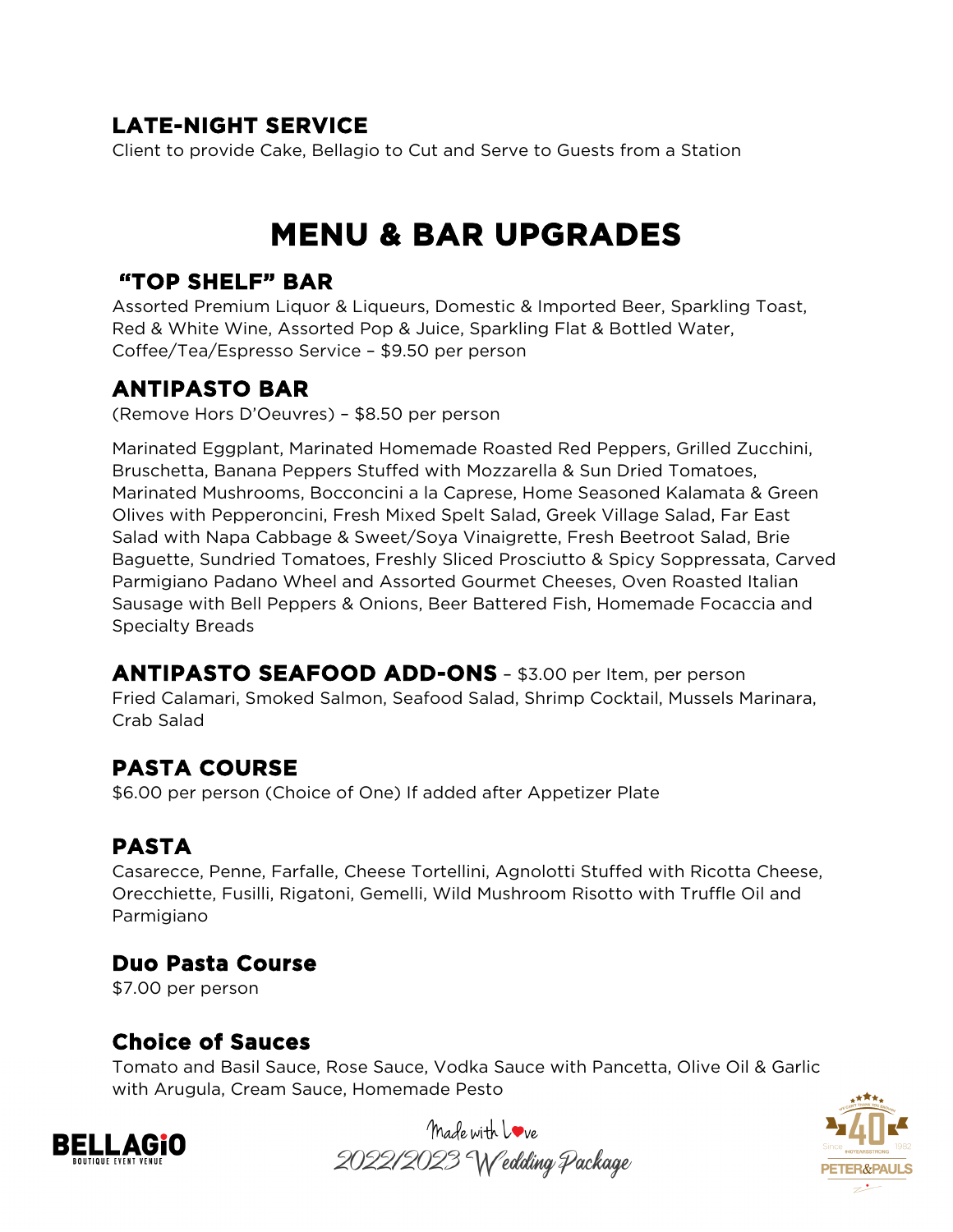## **MAIN COURSE**

Two Butterflied Tiger Shrimp - \$6.50 per person

4oz Rock Lobster Tail - \$9.50 per person

Mixed Field Greens in a Balsamic Vinaigrette (bowl per table) - \$2.00 per person

#### **DESSERT**

Dessert Trio – Choose 3 of the following items Warm Sticky Toffee Pudding, Blueberry Cheesecake, Chocolate Dipped Strawberry, Warm Chocolate Brownie, Sicilian Cannolo, Tiramisu, Mini Vanilla Crème Brule, Lemon Tart - \$3.50 per person

Platter of Market Fresh Seasonal Fruit, per table – \$3.50 per person

## **POPULAR STATIONS**

#### **"NONNA'S" VEAL & BRIO STATION - \$7.00 per person**

"Signature Station! Tender Veal Cutlet on a Fresh Bakery Bun, topped with "Nonna's" Homemade Tomato Sauce and a Variety of Toppings to Include Hot Peppers, Sautéed Mushrooms and Provolone Cheese. Also Enjoy a Rapini and Feta Sandwich and Top off the Experience with an Ice Cold Brio!

## **ULTIMATE GOURMET SAVOURY STATION - \$7.00 per person**

Station to include Mini Hot Dogs, Mini Beef Sliders and Mini Pulled Pork Sliders served with Crispy French Fries and Golden Onions Rings for guests to enjoy. Station to include a variety of Gourmet Condiments to include Cheddar Cheese, Swiss Cheese, Honey BBQ Sauce, Wasabi Mayonnaise, Mayo, Fried Onions, Pickled Cucumbers, Tomatoes and Shredded Lettuce

#### **WING STATION - \$7.00 per person**

A Variety of Mini Drums and Flats to include Honey Garlic, Mild, Medium and Hot Sauce served with Blue Cheese & Ranch Dip, Celery and Carrot Sticks, French Fries and Jalapeño & Cheese Poppers

### **MEDITERRANEAN SHAWARMA STATION - \$7.00 per person**

Authentic Chicken Shawarma Sliced and served on Fresh Pita with Traditional Condiments





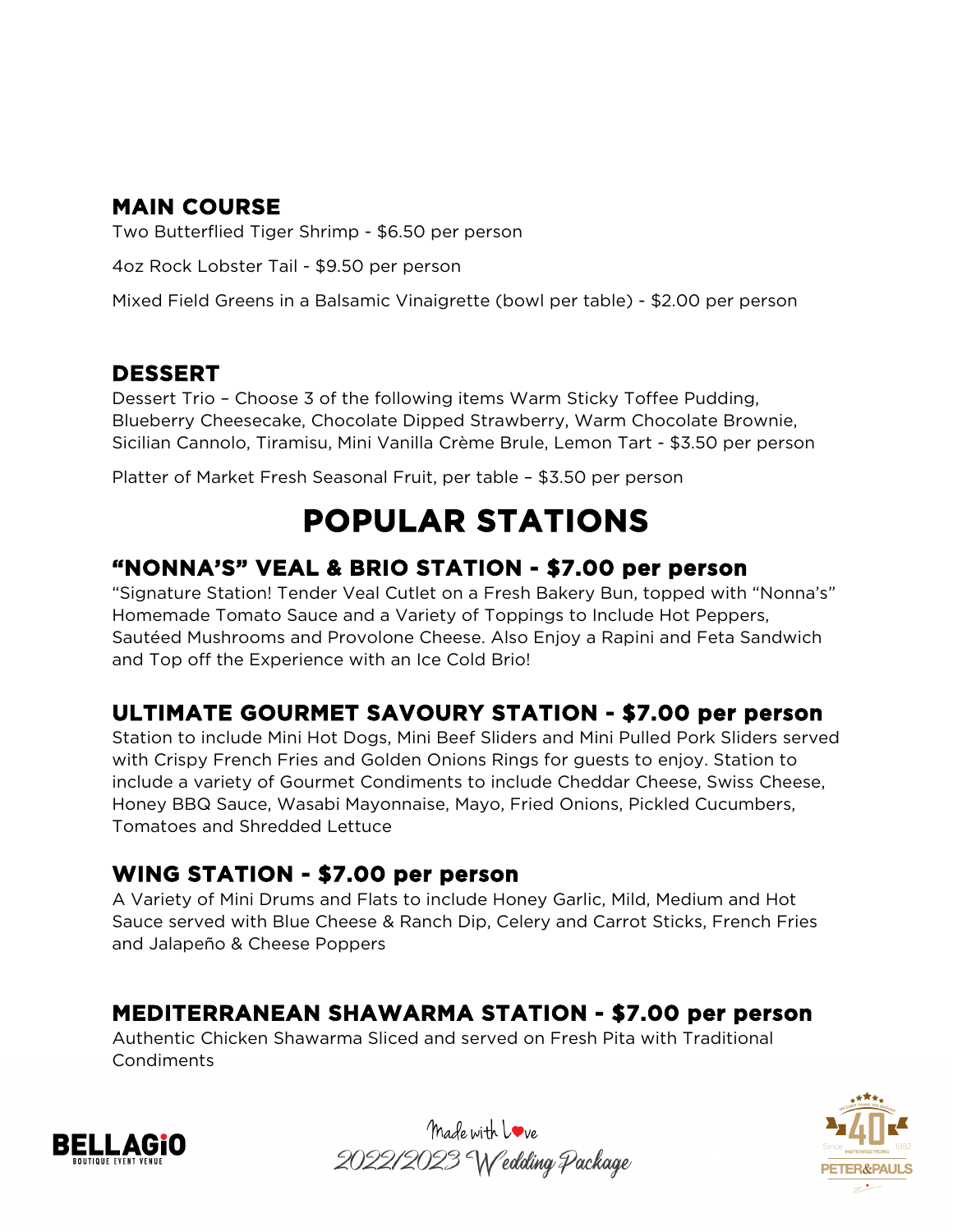#### **CIRCULATED SWEET TREATS – \$6.00 per person**

Authentic Churros circulated Butler Style with Sparklers from Bellagio Staff & mini Ice Cream Sandwiches

## **NUTELLA BANANA CREPE FLAMBÉ STATION - \$7.00 per person**

Rum-Flavoured Bananas & Pecans Flambéed Live in front of your guests served in a Fresh Crepe with Warm Nutella and Ice Cream

## **ADDITIONAL FOOD STATIONS UPON REQUEST**

Station Pricing is Per Person Billed on the Final Confirmed Guest Count Additional Late-Night Stations including Cocktail Stations Available upon Request Station Pricing Based on a Minimum \$500 Charge (Pre-Tax)